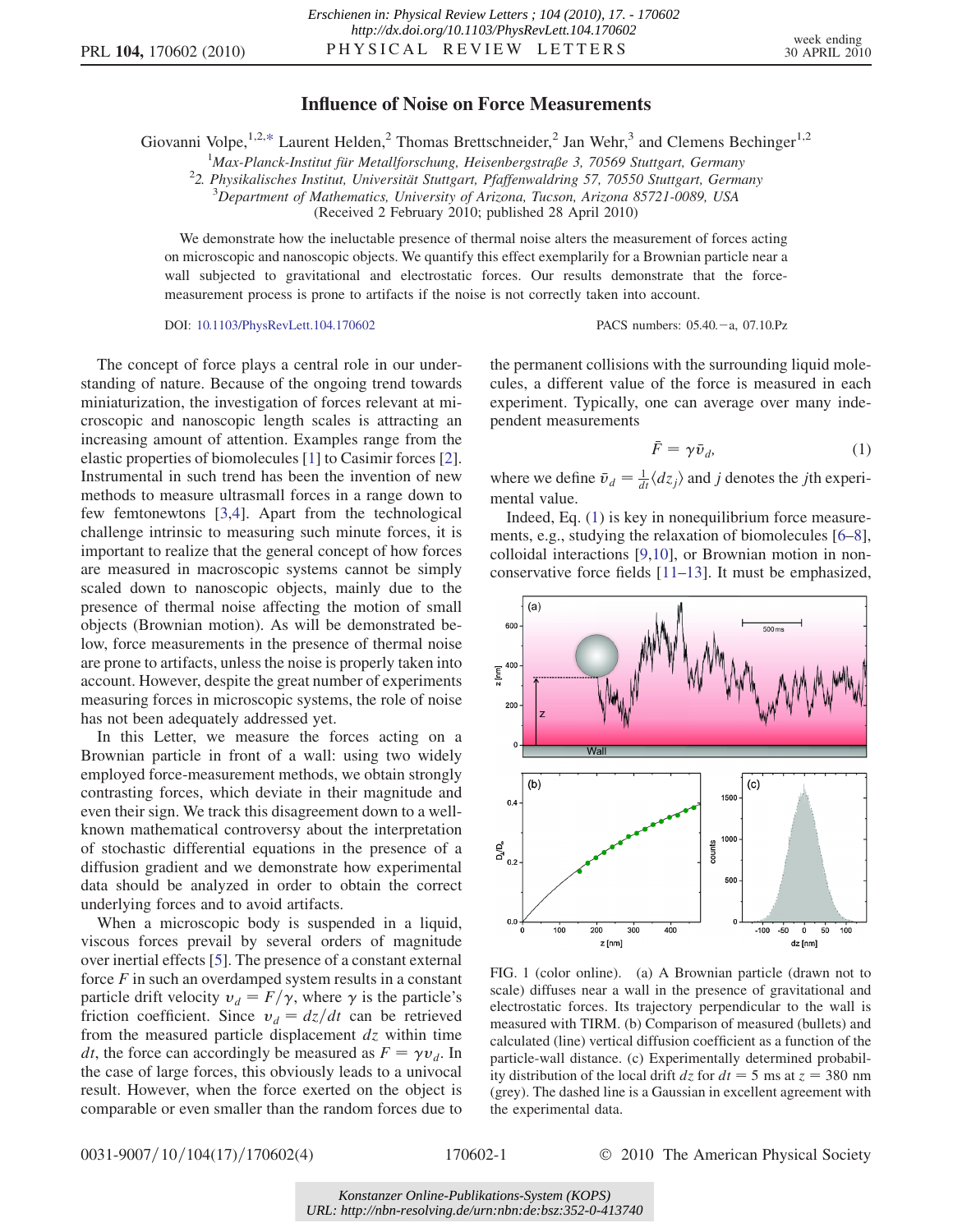however, that Eq. ([1](#page-0-0)) is only valid for a spatially homogeneous diffusion coefficient  $D$  of the object to which the force is applied; within linear response, this is related to its friction by  $D = k_B T / \gamma$  [\[13\]](#page-3-11). Generally, Eq. [\(1\)](#page-0-0) does not hold when *D* varies with position, e.g., due to hydrodynamic interactions between the particle and nearby walls or other particles, a situation often encountered in experiments. It has been shown that such spatial variations in the diffusion coefficient have to be explicitly considered when numerically computing the particle trajectory [\[14](#page-3-12)[,15\]](#page-3-13). As a consequence, application of Eq. [\(1\)](#page-0-0) leads to erroneous forces, which may severely affect the physical interpretations of experimental data.

To demonstrate the effect of noise on force measurements, we experimentally study a colloidal particle (diameter  $2R = 1.31 \pm 0.04 \mu$ m, density  $\rho_p = 1.51 \text{ g/cm}^3$ ,<br>ME-E-1.3 Microparticles GmbH) immerced in water (den-MF-F-1.3, Microparticles GmbH) immersed in water (density  $\rho_s = 1.00 \text{ g/cm}^3$  and diffusing in a closed sample cell above a planar wall, placed at  $z = 0$  [Fig. [1\(a\)\]](#page-0-1). This is arguably the simplest realization of a diffusion gradient.

The particle's trajectory perpendicular to the wall  $z(t)$ [Fig. [1\(a\)\]](#page-0-1) is sampled with nanometer resolution at a sampling rate of 1 kHz over 200 minutes employing a single particle evanescent light scattering technique known as total internal reflection microscopy (TIRM) [[16](#page-3-14),[17](#page-3-15)]. A *p*-polarized laser beam ( $\lambda = 658$  nm) is totally internally reflected at a glass-liquid interface generating an evanescent field decaying into the liquid. The particle's trajectory is obtained from the scattering intensities, which depend on its position relative to the interface.

<span id="page-1-1"></span>All conservative forces acting on the particle are [\[16\]](#page-3-14)

$$
F(z) = Be^{-\kappa z} - G_{\text{eff}}.\tag{2}
$$

The first term is due to double-layer particle-wall forces, with  $\kappa^{-1} = 18$  nm the Debye length (300  $\mu$ M NaCl salt)<br>and B a prefactor depending on the surface charge depand B a prefactor depending on the surface charge densities. The second term accounts for the effective gravitational contribution  $G_{\text{eff}} = \frac{4}{3} \pi R^3 (\rho_p - \rho_s) g$ , with g the gravitational acceleration constant gravitational acceleration constant.

Far away from any surface, the diffusion coefficient of a spherical particle is  $D_{\infty} = k_B T/6\pi \eta R$ , where  $\eta$  is the liquid shear viscosity. Close to a wall, however, the diffusion coefficient sharply decreases due to hydrodynamic interactions. From the solution of the corresponding creeping flow equations, one obtains an analytical expression for  $D_{\perp}(z)$ , the component of D perpendicular to the wall [[18\]](#page-3-16), which is plotted for our experimental conditions as solid line in Fig. [1\(b\)](#page-0-1). The corresponding data obtained from the experimentally measured particle trajectory according to the conditional average  $D_{\perp}(z) = \frac{1}{2dt} \langle [z(t+dt) - z(t)]^2 | z(t) = z \rangle$  [10.201] [symbols in Fig. 1(c)] show ex $z(t)^2$   $|z(t) = z\rangle$  [\[19,](#page-3-17)[20\]](#page-3-18) [symbols in Fig. [1\(c\)\]](#page-0-1) show excellent agreement with the theoretical prediction; due to the particle-wall electrostatic repulsion, only distances above 180 nm are sampled.

Since in our system the force depends on  $z$ , the average drift velocity  $\bar{v}_d$  in Eq. ([1](#page-0-0)) has to be replaced by its local value  $\bar{v}_d(z) = \frac{1}{z}(z(t + dt) - z(t)) |z(t)| = z$ . The time invalue  $\bar{v}_d(z) = \frac{1}{dt} \langle z(t + dt) - z(t) | z(t) = z \rangle$ . The time in-

<span id="page-1-0"></span>

FIG. 2 (color online). Comparison of forces obtained from local drift-velocity measurements of a Brownian particle according to Eq. ([1](#page-0-0)) (bullets) and measured from the equilibrium particle height distribution (squares). The solid line corresponds to a fit to Eq.  $(2)$ .

terval  $dt$  for which the displacement is considered has to be sufficiently small to guarantee that the force acting on the particle can be treated as locally constant. In our experiments, this condition is met for  $dt \le 10$  ms. Figure [1\(c\)](#page-0-1) shows the probability distribution of  $v_d$  for  $dt = 5$  ms and  $z = 380$  nm, which almost perfectly agrees with a Gaussian distribution and thus confirms that within such small time steps, the spatial variation of the force can be neglected. After having replaced the constant friction co-efficient in Eq. [\(1](#page-0-0)) with its local value  $\gamma(z) = k_B T/D_{\perp}(z)$ , one finally obtains the local force  $\bar{F}(z)$  acting on the particle. The result is shown as bullets in Fig. [2.](#page-1-0)

Since our system is in thermal equilibrium, the forces acting on the particle can be also obtained from the measured particle-wall interaction potential  $U(z) =$  $-k_BT \ln p(z)$ , where  $p(z)$  is the experimental particle's position equilibrium distribution. Contrary to  $F(z)$ , this approach is valid independently of the additional presence of hydrodynamic interactions. The corresponding force  $F(z) = -\frac{d}{dz}U(z)$  is shown as squares in Fig. [2,](#page-1-0) and systematic deviations from  $\bar{F}(z)$  are evident. In addition, the force-distance relation obtained via the  $p(z)$  is in quantitative agreement with Eq. ([2](#page-1-1)) (solid line in Fig. [2](#page-1-0)), where  $G_{\text{eff}}$  and  $\kappa^{-1}$  are taken from the experimentally known parameters. The prefactor  $B$  has been treated as a fit parameter, and its value  $B = 770$  pN is in good agreement with other TIRM experiments under similar conditions [\[16\]](#page-3-14). In the following, we discuss the reason for this discrepancy providing a simple method to correctly interpret the results of nonequilibrium measurements and to reliably measure forces.

The motion of a Brownian particle can be described by a stochastic differential equation (SDE) where a random function is added to an ordinary differential equation (ODE) [[21](#page-3-19)]. This approach was introduced at the begin-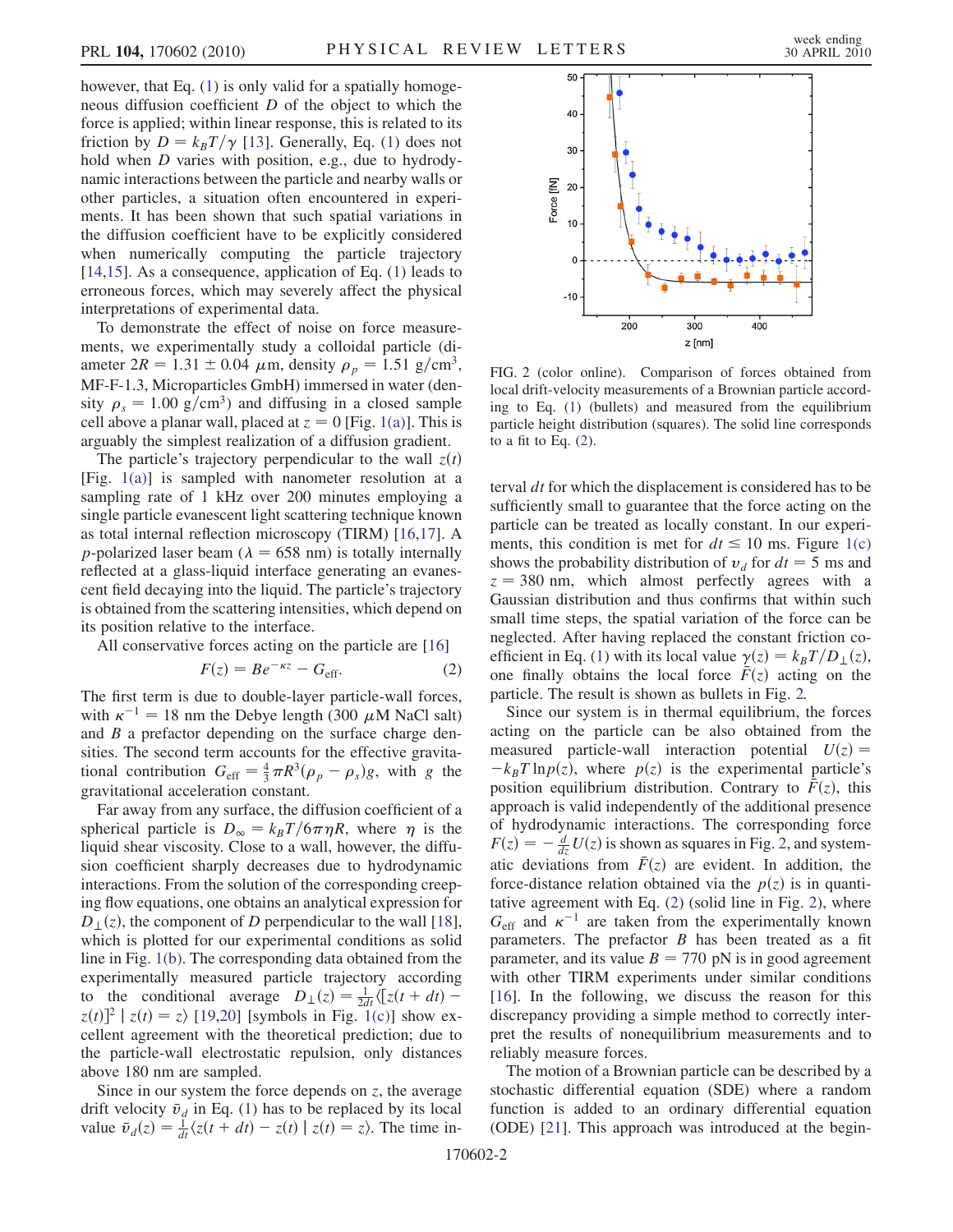<span id="page-2-2"></span>

FIG. 3 (color online). Calculated noise-induced drift (lines) for different values of  $\alpha$ . The symbols correspond to the experimentally determined noise-induced drift.

ning of the 20th century by Smoluchowski, Einstein, Langevin, and Kolmogorov [[22](#page-3-20)[–24\]](#page-3-21) and put on a firmer mathematical ground in the 1950s and 1960s by Itō and Stratonovich [[25](#page-3-22)[,26](#page-3-23)]. For a Brownian particle in the presence of a variable diffusion coefficient  $D_{\perp}(z)$ , e.g., near to a wall, the corresponding SDE reads

$$
dz = \frac{F(z)}{\gamma(z)}dt + \sqrt{2D_{\perp}(z)}dW,\tag{3}
$$

<span id="page-2-0"></span>where  $W$  is a Wiener process, i.e., a stochastic process almost surely continuous, almost nowhere differentiable, and whose increments dW are stationary, independent, and normally distributed [\[21\]](#page-3-19). Integration of Eq. [\(3](#page-2-0)) yields

<span id="page-2-1"></span>
$$
z(T) = z(0) + \int_0^T \frac{F(z)}{\gamma(z)} dt + \int_0^T \sqrt{2D_{\perp}(z)} dW.
$$
 (4)

Because of the irregularity of the Wiener process, the value of the stochastic integral on the right-hand side (rhs) is ambiguous. It is defined as the limit of integral sums where the integrand is evaluated inside each bin at a given position parametrized by  $\alpha \in [0, 1]$ ,<br>i.e.  $f \overline{f} \overline{f} \overline{f} \overline{f} \overline{f} \overline{f} \overline{f} \overline{f} \overline{f} \overline{f} \overline{f} \overline{f} \overline{f} \overline{f} \overline{f} \overline{f} \overline{f} \overline{f} \overline{f} \overline{f} \overline{f} \overline{f} \overline{f} \overline{f} \overline{f} \overline{f} \overline{$ bin at a given position parametrized by  $\alpha \in [0, 1]$ ,<br>i.e.,  $\int_0^T \sqrt{2D_{\perp}(z)}dW|_{\alpha} = \lim_{N \to \infty} \sum_{n=0}^N \sqrt{2D_{\perp}[z(t_n)]}\Delta W_n$ ,<br>where  $t = \frac{n+\alpha}{2}T$  Since W is a function of unbounded where  $t_n = \frac{n+\alpha}{N}T$ . Since W is a function of unbounded variation, differently from ordinary Riemann-Stieltjes integrals, this leads to different values for each choice of  $\alpha$ . A loose understanding of such indetermination can be gained by considering W as a random sequence of pulses, each having an infinitesimal duration, but still a finite amplitude; the value of  $\alpha$  determines at which position during each jump the integrand should be evaluated [\[27\]](#page-3-24). Common choices are  $\alpha = 0$  (the Ito integral),  $\alpha = 0.5$ (Stratonovitch integral), and  $\alpha = 1$  (anti-Itō or isothermal integral). This is in sharp contrast to ODEs, which have a univocal interpretation.

The values of stochastic integrals for different  $\alpha$  are related to each other by a precise mathematical relationship [\[28\]](#page-3-25). For example, the solution of Eq. ([4\)](#page-2-1) can always be

<span id="page-2-4"></span>

FIG. 4 (color online). Forces obtained from a drift-velocity experiment with added noise-induced drift [see Eq. ([7\)](#page-3-26) with  $\alpha =$ 1 (open squares),  $\alpha = 0.5$  (open triangles), and  $\alpha = 0$  (open dots)]. The solid squares represent the forces obtained from an equilibrium measurement (same as in Fig. [2\)](#page-1-0).

written as an Itō integral to which an  $\alpha$ -dependent correction term is added

$$
z(T) = z(0) + \int_0^T \frac{F(z)}{\gamma(z)} dt + \int_0^T \sqrt{2D_{\perp}(z)} dW \Big|_0
$$
  
+  $\alpha \int_0^T \frac{dD_{\perp}(z)}{dz} dt.$  (5)

<span id="page-2-3"></span>From this, one obtains the particle drift velocity

$$
\bar{v}_d(z) \equiv \frac{\bar{F}(z)}{\gamma(z)} = \frac{F(z)}{\gamma(z)} + \alpha \frac{dD_{\perp}(z)}{dz}.
$$
 (6)

The first term on the rhs is the deterministic drift due to the ''real'' forces acting on the particle, while the second term represents a noise-induced drift. Obviously, the latter only disappears when the diffusion coefficient is homogeneous; otherwise, it has to be accounted for in deducing the forces  $F(z)$  acting on a particle from its measured drift velocity  $\bar{v}_d(z)$ . We remark that, while an equilibrium measurement of the potential constitutes a unambiguous means to experimentally determine the forces, in nonequilibrium situations, it is not *a priori* clear which value of  $\alpha$  should be used, and therefore it is not *a priori* clear how such noiseinduced drift has to be considered in nonequilibrium experiments.

From the theoretical  $D_{\perp}(z)$  [\[5](#page-3-5)], one immediately obtains the noise-induced drift  $\alpha \frac{dD_{\perp}(z)}{dz}$ , which is plotted as lines for  $\alpha = 0, 0.5, 1$  in Fig. [3.](#page-2-2) In order to determine which value of  $\alpha$  is valid in our experiment, we have calculated the noise-induced drift from the experimentally measured forces. According to Eq. [\(6](#page-2-3)), it is determined from the difference of the forces obtained from the drift-velocity measurement and from the equilibrium potential measure-ment, both presented in Fig. [2](#page-1-0), i.e.,  $\left[\bar{F}(z) - F(z)\right] / \gamma(z)$ . The experimental data (symbols in Fig. [3\)](#page-2-2) show good agreement with the noise-induced drift obtained for  $\alpha = 1$ , i.e.,